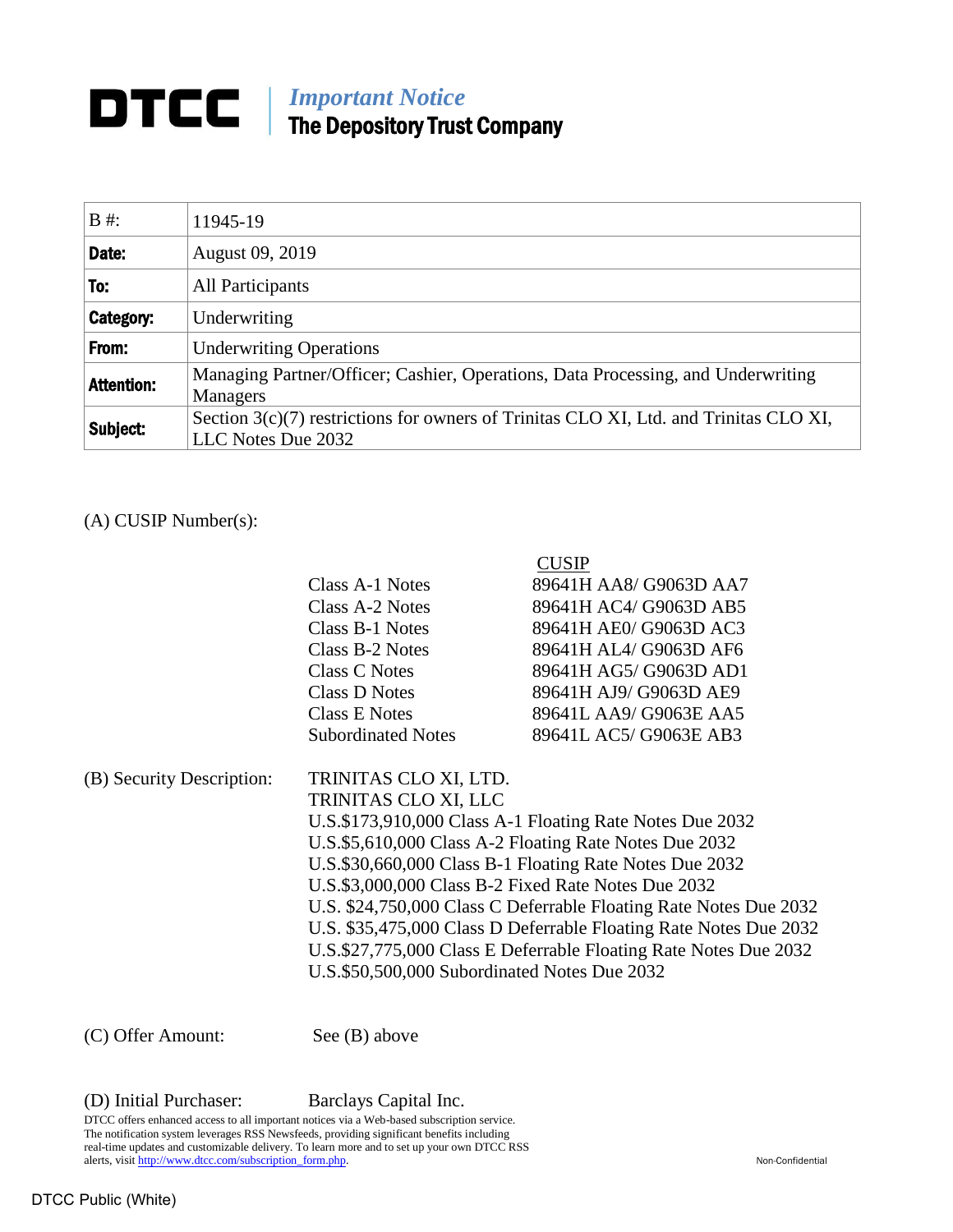(E) Paying Agent: U.S. Bank National Association

(F) Closing Date: July 25, 2019

## **Special Instructions:**

## **Refer to the attachments for important instructions from the Issuer.**

|                              | Trinitas CLO XI, Ltd.                                                                                                                                                                                    |
|------------------------------|----------------------------------------------------------------------------------------------------------------------------------------------------------------------------------------------------------|
|                              | c/o Walkers Fiduciary Limited                                                                                                                                                                            |
|                              | Cayman Corporate Centre                                                                                                                                                                                  |
|                              | 27 Hospital Road, George Town                                                                                                                                                                            |
|                              | Grand Cayman KY1-9008, Cayman Islands                                                                                                                                                                    |
| <b>Security Description:</b> | TRINITAS CLO XI, LTD.                                                                                                                                                                                    |
|                              | TRINITAS CLO XI, LLC                                                                                                                                                                                     |
|                              | U.S.\$173,910,000 Class A-1 Floating Rate Notes Due 2032                                                                                                                                                 |
|                              | U.S.\$5,610,000 Class A-2 Floating Rate Notes Due 2032                                                                                                                                                   |
|                              | U.S.\$30,660,000 Class B-1 Floating Rate Notes Due 2032                                                                                                                                                  |
|                              | U.S.\$3,000,000 Class B-2 Fixed Rate Notes Due 2032                                                                                                                                                      |
|                              | U.S. \$24,750,000 Class C Deferrable Floating Rate Notes Due 2032                                                                                                                                        |
|                              | U.S. \$35,475,000 Class D Deferrable Floating Rate Notes Due 2032                                                                                                                                        |
|                              | U.S.\$27,775,000 Class E Deferrable Floating Rate Notes Due 2032                                                                                                                                         |
|                              | U.S.\$50,500,000 Subordinated Notes Due 2032                                                                                                                                                             |
|                              |                                                                                                                                                                                                          |
| <b>CUSIP:</b>                | 89641H AA8, 89641H AC4, 89641H AE0, 89641H AL4, 89641H AG5,<br>89641H AJ9, 89641L AA9, 89641L AC5, G9063D AA7, G9063D AB5,<br>G9063D AC3, G9063D AF6, G9063D AD1, G9063D AE9, G9063E AA5,<br>G9063E AB3. |
|                              |                                                                                                                                                                                                          |

The Issuer and the lead Agent are putting Participants on notice that they are required to follow these purchase and transfer restrictions with regard to the above referenced security.

In order to qualify for the exemption provided by Section  $3(c)(7)$  under the Investment Company Act of 1940, as amended (the "Investment Company Act"), and the exemption provided by Rule 144A under the Securities Act of 1933, as amended (the "Securities Act"), offers, sales and resales of the Class A-1 Notes, the Class A-2 Notes, the Class B-1 Notes, the Class B-2 Notes, the Class C Notes, the Class D Notes, the Class E Notes and the Subordinated Notes (the "Securities") within the United States or to U.S. Persons may only be made in minimum denominations of \$250,000 to "qualified institutional buyers" ("QIBs") within the meaning of Rule 144A that are also "qualified purchasers" ("QPs") within the meaning of Section 2(a)(51)(A) of the Investment Company Act. Each purchaser of Securities (1) represents to and